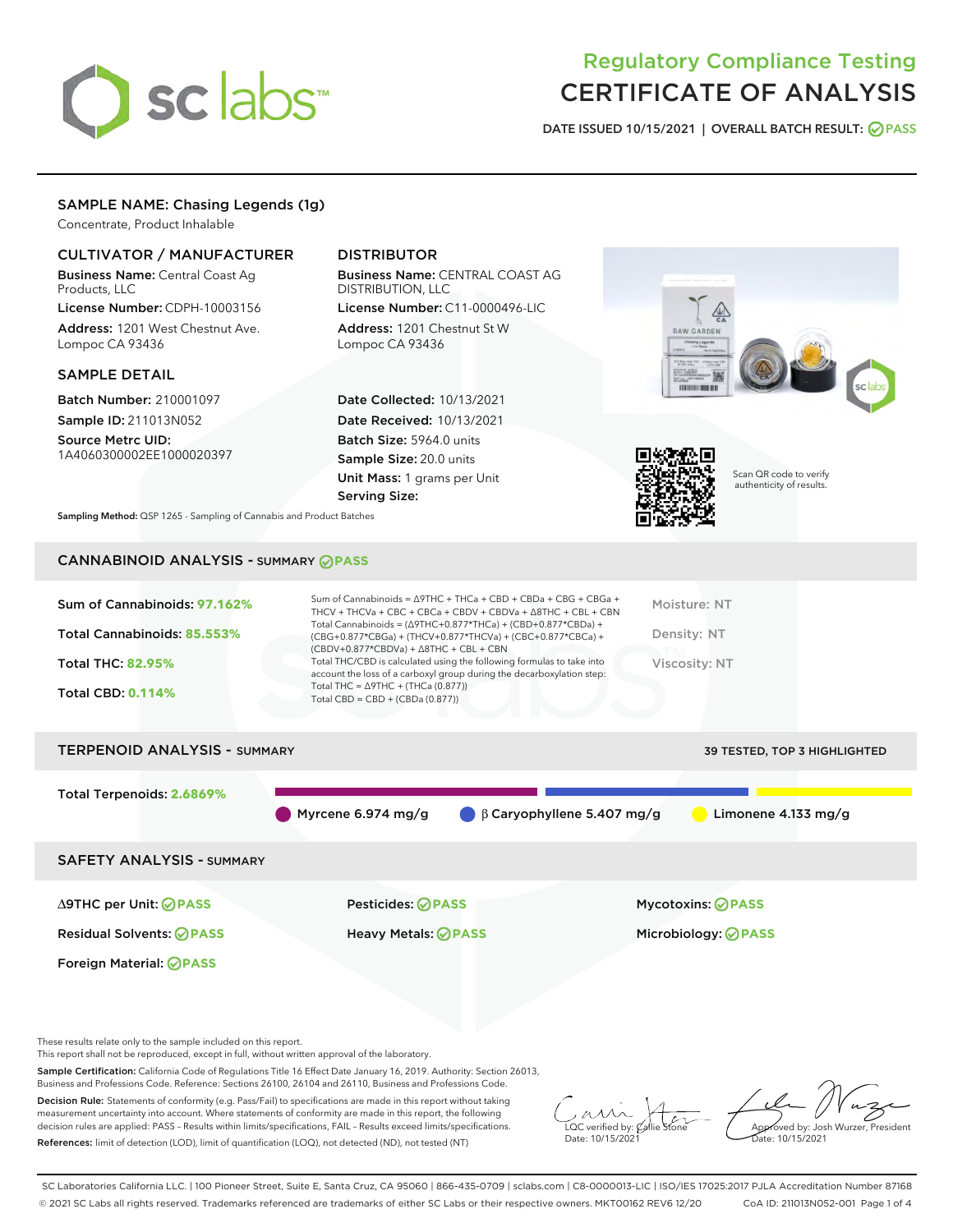



CHASING LEGENDS (1G) | DATE ISSUED 10/15/2021 | OVERALL BATCH RESULT: **○** PASS

#### CANNABINOID TEST RESULTS - 10/15/2021 2 PASS

Tested by high-performance liquid chromatography with diode-array detection (HPLC-DAD). **Method:** QSP 1157 - Analysis of Cannabinoids by HPLC-DAD

#### TOTAL CANNABINOIDS: **85.553%**

Total Cannabinoids (Total THC) + (Total CBD) + (Total CBG) + (Total THCV) + (Total CBC) + (Total CBDV) + ∆8THC + CBL + CBN

TOTAL THC: **82.95%** Total THC (∆9THC+0.877\*THCa)

TOTAL CBD: **0.114%**

Total CBD (CBD+0.877\*CBDa)

TOTAL CBG: 1.42% Total CBG (CBG+0.877\*CBGa)

TOTAL THCV: 0.442% Total THCV (THCV+0.877\*THCVa)

TOTAL CBC: 0.627% Total CBC (CBC+0.877\*CBCa)

TOTAL CBDV: ND Total CBDV (CBDV+0.877\*CBDVa)

| <b>COMPOUND</b>  | LOD/LOQ<br>(mg/g)          | <b>MEASUREMENT</b><br><b>UNCERTAINTY</b><br>mg/g | <b>RESULT</b><br>(mg/g) | <b>RESULT</b><br>(%) |
|------------------|----------------------------|--------------------------------------------------|-------------------------|----------------------|
| <b>THCa</b>      | 0.05 / 0.14                | ±23.584                                          | 917.66                  | 91.766               |
| <b>A9THC</b>     | 0.06 / 0.26                | ±0.850                                           | 24.71                   | 2.471                |
| <b>CBGa</b>      | 0.1/0.2                    | ±0.70                                            | 13.5                    | 1.35                 |
| <b>CBCa</b>      | 0.07 / 0.28                | ±0.316                                           | 6.47                    | 0.647                |
| <b>THCVa</b>     | 0.07/0.20                  | ±0.240                                           | 5.04                    | 0.504                |
| <b>CBG</b>       | 0.06/0.19                  | ±0.092                                           | 2.34                    | 0.234                |
| <b>CBDa</b>      | 0.02/0.19                  | ±0.038                                           | 1.30                    | 0.130                |
| <b>CBC</b>       | 0.2 / 0.5                  | ±0.02                                            | 0.6                     | 0.06                 |
| $\triangle$ 8THC | 0.1/0.4                    | N/A                                              | <b>ND</b>               | <b>ND</b>            |
| <b>THCV</b>      | 0.1 / 0.2                  | N/A                                              | <b>ND</b>               | <b>ND</b>            |
| <b>CBD</b>       | 0.07/0.29                  | N/A                                              | <b>ND</b>               | <b>ND</b>            |
| <b>CBDV</b>      | 0.04 / 0.15                | N/A                                              | <b>ND</b>               | <b>ND</b>            |
| <b>CBDVa</b>     | 0.03 / 0.53                | N/A                                              | <b>ND</b>               | <b>ND</b>            |
| <b>CBL</b>       | 0.06 / 0.24                | N/A                                              | <b>ND</b>               | <b>ND</b>            |
| <b>CBN</b>       | 0.1/0.3                    | N/A                                              | <b>ND</b>               | <b>ND</b>            |
|                  | <b>SUM OF CANNABINOIDS</b> |                                                  | 971.62 mg/g             | 97.162%              |

#### **UNIT MASS: 1 grams per Unit**

| ∆9THC per Unit                        | 1120 per-package limit     | 24.71 mg/unit<br><b>PASS</b> |
|---------------------------------------|----------------------------|------------------------------|
| <b>Total THC per Unit</b>             |                            | 829.50 mg/unit               |
| <b>CBD per Unit</b>                   |                            | <b>ND</b>                    |
| <b>Total CBD per Unit</b>             |                            | $1.14$ mg/unit               |
| Sum of Cannabinoids<br>per Unit       |                            | 971.62 mg/unit               |
| <b>Total Cannabinoids</b><br>per Unit |                            | 855.53 mg/unit               |
| <b>MOISTURE TEST RESULT</b>           | <b>DENSITY TEST RESULT</b> | <b>VISCOSITY TEST RESULT</b> |

Not Tested

Not Tested

Not Tested

| <b>TERPENOID TEST RESULTS - 10/15/2021</b> |  |
|--------------------------------------------|--|
|--------------------------------------------|--|

Terpene analysis utilizing gas chromatography-flame ionization detection (GC-FID). **Method:** QSP 1192 - Analysis of Terpenoids by GC-FID

| <b>COMPOUND</b>          | LOD/LOQ<br>(mg/g) | <b>MEASUREMENT</b><br><b>UNCERTAINTY</b><br>mg/g | <b>RESULT</b><br>(mg/g)                         | <b>RESULT</b><br>(%) |
|--------------------------|-------------------|--------------------------------------------------|-------------------------------------------------|----------------------|
| <b>Myrcene</b>           | 0.008 / 0.025     | ±0.0900                                          | 6.974                                           | 0.6974               |
| $\beta$ Caryophyllene    | 0.004 / 0.012     | ±0.1925                                          | 5.407                                           | 0.5407               |
| Limonene                 | 0.005 / 0.016     | ±0.0591                                          | 4.133                                           | 0.4133               |
| $\alpha$ Humulene        | 0.009 / 0.029     | ±0.0542                                          | 1.690                                           | 0.1690               |
| $\alpha$ Pinene          | 0.005 / 0.017     | ±0.0111                                          | 1.294                                           | 0.1294               |
| Guaiol                   | 0.009 / 0.030     | ±0.0503                                          | 1.066                                           | 0.1066               |
| $\beta$ Pinene           | 0.004 / 0.014     | ±0.0122                                          | 1.057                                           | 0.1057               |
| Linalool                 | 0.009 / 0.032     | ±0.0359                                          | 0.946                                           | 0.0946               |
| Terpineol                | 0.016 / 0.055     | ±0.0515                                          | 0.839                                           | 0.0839               |
| Fenchol                  | 0.010 / 0.034     | ±0.0280                                          | 0.723                                           | 0.0723               |
| Nerolidol                | 0.009 / 0.028     | ±0.0365                                          | 0.581                                           | 0.0581               |
| Ocimene                  | 0.011 / 0.038     | ±0.0136                                          | 0.424                                           | 0.0424               |
| $\alpha$ Bisabolol       | 0.008 / 0.026     | ±0.0203                                          | 0.380                                           | 0.0380               |
| $trans-\beta$ -Farnesene | 0.008 / 0.025     | ±0.0119                                          | 0.336                                           | 0.0336               |
| Caryophyllene<br>Oxide   | 0.010 / 0.033     | ±0.0100                                          | 0.218                                           | 0.0218               |
| Valencene                | 0.009 / 0.030     | ±0.0147                                          | 0.214                                           | 0.0214               |
| <b>Borneol</b>           | 0.005 / 0.016     | ±0.0089                                          | 0.212                                           | 0.0212               |
| Terpinolene              | 0.008 / 0.026     | ±0.0029                                          | 0.141                                           | 0.0141               |
| Fenchone                 | 0.009 / 0.028     | ±0.0029                                          | 0.101                                           | 0.0101               |
| Camphene                 | 0.005 / 0.015     | ±0.0009                                          | 0.079                                           | 0.0079               |
| Sabinene Hydrate         | 0.006 / 0.022     | ±0.0012                                          | 0.031                                           | 0.0031               |
| Geraniol                 | 0.002 / 0.007     | ±0.0005                                          | 0.012                                           | 0.0012               |
| Nerol                    | 0.003 / 0.011     | ±0.0005                                          | 0.011                                           | 0.0011               |
| $\alpha$ Terpinene       | 0.005 / 0.017     | N/A                                              | <loq< th=""><th><loq< th=""></loq<></th></loq<> | <loq< th=""></loq<>  |
| $\gamma$ Terpinene       | 0.006 / 0.018     | N/A                                              | <loq< th=""><th><loq< th=""></loq<></th></loq<> | <loq< th=""></loq<>  |
| Citronellol              | 0.003 / 0.010     | N/A                                              | <loq< th=""><th><loq< th=""></loq<></th></loq<> | <loq< th=""></loq<>  |
| Sabinene                 | 0.004 / 0.014     | N/A                                              | <b>ND</b>                                       | <b>ND</b>            |
| $\alpha$ Phellandrene    | 0.006 / 0.020     | N/A                                              | ND                                              | <b>ND</b>            |
| 3 Carene                 | 0.005 / 0.018     | N/A                                              | <b>ND</b>                                       | ND                   |
| p-Cymene                 | 0.005 / 0.016     | N/A                                              | <b>ND</b>                                       | <b>ND</b>            |
| Eucalyptol               | 0.006 / 0.018     | N/A                                              | ND                                              | ND                   |
| (-)-Isopulegol           | 0.005 / 0.016     | N/A                                              | <b>ND</b>                                       | ND                   |
| Camphor                  | 0.006 / 0.019     | N/A                                              | <b>ND</b>                                       | <b>ND</b>            |
| Isoborneol               | 0.004 / 0.012     | N/A                                              | ND                                              | ND                   |
| Menthol                  | 0.008 / 0.025     | N/A                                              | ND                                              | ND                   |
| R-(+)-Pulegone           | 0.003 / 0.011     | N/A                                              | <b>ND</b>                                       | <b>ND</b>            |
| <b>Geranyl Acetate</b>   | 0.004 / 0.014     | N/A                                              | ND                                              | ND                   |
| $\alpha$ Cedrene         | 0.005 / 0.016     | N/A                                              | ND                                              | ND                   |
| Cedrol                   | 0.008 / 0.027     | N/A                                              | <b>ND</b>                                       | ND                   |
| <b>TOTAL TERPENOIDS</b>  |                   |                                                  | 26.869 mg/g                                     | 2.6869%              |

SC Laboratories California LLC. | 100 Pioneer Street, Suite E, Santa Cruz, CA 95060 | 866-435-0709 | sclabs.com | C8-0000013-LIC | ISO/IES 17025:2017 PJLA Accreditation Number 87168 © 2021 SC Labs all rights reserved. Trademarks referenced are trademarks of either SC Labs or their respective owners. MKT00162 REV6 12/20 CoA ID: 211013N052-001 Page 2 of 4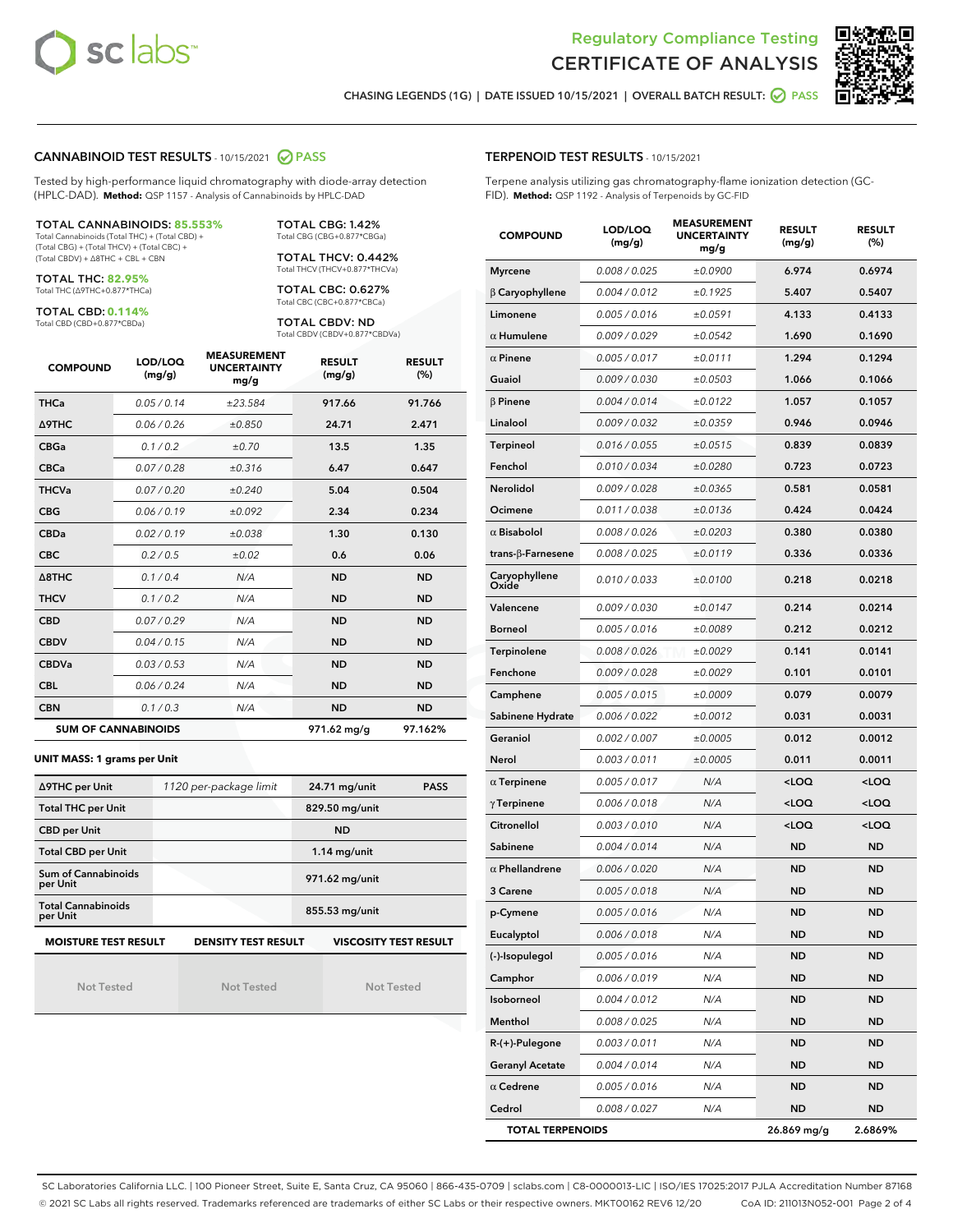



CHASING LEGENDS (1G) | DATE ISSUED 10/15/2021 | OVERALL BATCH RESULT: @ PASS

# CATEGORY 1 PESTICIDE TEST RESULTS - 10/14/2021 @ PASS

Pesticide and plant growth regulator analysis utilizing high-performance liquid chromatography-mass spectrometry (HPLC-MS) or gas chromatography-mass spectrometry (GC-MS). \*GC-MS utilized where indicated. **Method:** QSP 1212 - Analysis of Pesticides and Mycotoxins by LC-MS or QSP 1213 - Analysis of Pesticides by GC-MS

| <b>Aldicarb</b><br>0.03 / 0.08<br><b>ND</b><br>$\ge$ LOD<br>N/A<br><b>PASS</b><br>Carbofuran<br>0.02/0.05<br>$\ge$ LOD<br>N/A<br><b>ND</b><br><b>PASS</b><br>Chlordane*<br>0.03 / 0.08<br><b>ND</b><br>$>$ LOD<br>N/A<br><b>PASS</b><br>0.03/0.10<br><b>ND</b><br><b>PASS</b><br>Chlorfenapyr*<br>$\ge$ LOD<br>N/A<br>0.02 / 0.06<br>N/A<br><b>ND</b><br><b>PASS</b><br>Chlorpyrifos<br>$\ge$ LOD<br>0.02 / 0.07<br>N/A<br><b>ND</b><br><b>PASS</b><br>Coumaphos<br>$>$ LOD<br>Daminozide<br>0.02 / 0.07<br>$\ge$ LOD<br>N/A<br><b>ND</b><br><b>PASS</b><br><b>DDVP</b><br>0.03/0.09<br>$\ge$ LOD<br>N/A<br><b>ND</b><br><b>PASS</b><br>(Dichlorvos)<br>Dimethoate<br><b>ND</b><br><b>PASS</b><br>0.03/0.08<br>$>$ LOD<br>N/A<br>0.03/0.10<br>Ethoprop(hos)<br>$\ge$ LOD<br>N/A<br><b>ND</b><br><b>PASS</b><br>0.02/0.06<br>$\ge$ LOD<br>N/A<br><b>ND</b><br><b>PASS</b><br>Etofenprox<br>Fenoxycarb<br>0.03/0.08<br>$>$ LOD<br>N/A<br><b>ND</b><br><b>PASS</b><br>0.03/0.08<br><b>ND</b><br><b>PASS</b><br>Fipronil<br>$\ge$ LOD<br>N/A<br>Imazalil<br>0.02 / 0.06<br>$>$ LOD<br>N/A<br><b>ND</b><br><b>PASS</b><br>0.02 / 0.07<br>Methiocarb<br>N/A<br><b>ND</b><br>$>$ LOD<br><b>PASS</b><br>Methyl<br>0.03/0.10<br>$\ge$ LOD<br>N/A<br><b>ND</b><br><b>PASS</b><br>parathion<br>0.03/0.09<br>$\ge$ LOD<br>N/A<br><b>ND</b><br><b>PASS</b><br><b>Mevinphos</b><br>Paclobutrazol<br>0.02 / 0.05<br>$\ge$ LOD<br>N/A<br><b>ND</b><br><b>PASS</b><br>0.03/0.09<br>N/A<br>$\ge$ LOD<br><b>ND</b><br><b>PASS</b><br>Propoxur<br>0.03/0.08<br><b>ND</b><br><b>PASS</b><br>Spiroxamine<br>$\ge$ LOD<br>N/A<br><b>PASS</b><br>Thiacloprid<br>0.03/0.10<br>$\ge$ LOD<br>N/A<br><b>ND</b> | <b>COMPOUND</b> | LOD/LOQ<br>$(\mu g/g)$ | <b>ACTION</b><br>LIMIT<br>$(\mu g/g)$ | <b>MEASUREMENT</b><br><b>UNCERTAINTY</b><br>$\mu$ g/g | <b>RESULT</b><br>$(\mu g/g)$ | <b>RESULT</b> |
|------------------------------------------------------------------------------------------------------------------------------------------------------------------------------------------------------------------------------------------------------------------------------------------------------------------------------------------------------------------------------------------------------------------------------------------------------------------------------------------------------------------------------------------------------------------------------------------------------------------------------------------------------------------------------------------------------------------------------------------------------------------------------------------------------------------------------------------------------------------------------------------------------------------------------------------------------------------------------------------------------------------------------------------------------------------------------------------------------------------------------------------------------------------------------------------------------------------------------------------------------------------------------------------------------------------------------------------------------------------------------------------------------------------------------------------------------------------------------------------------------------------------------------------------------------------------------------------------------------------------------------------------------------------------------------|-----------------|------------------------|---------------------------------------|-------------------------------------------------------|------------------------------|---------------|
|                                                                                                                                                                                                                                                                                                                                                                                                                                                                                                                                                                                                                                                                                                                                                                                                                                                                                                                                                                                                                                                                                                                                                                                                                                                                                                                                                                                                                                                                                                                                                                                                                                                                                    |                 |                        |                                       |                                                       |                              |               |
|                                                                                                                                                                                                                                                                                                                                                                                                                                                                                                                                                                                                                                                                                                                                                                                                                                                                                                                                                                                                                                                                                                                                                                                                                                                                                                                                                                                                                                                                                                                                                                                                                                                                                    |                 |                        |                                       |                                                       |                              |               |
|                                                                                                                                                                                                                                                                                                                                                                                                                                                                                                                                                                                                                                                                                                                                                                                                                                                                                                                                                                                                                                                                                                                                                                                                                                                                                                                                                                                                                                                                                                                                                                                                                                                                                    |                 |                        |                                       |                                                       |                              |               |
|                                                                                                                                                                                                                                                                                                                                                                                                                                                                                                                                                                                                                                                                                                                                                                                                                                                                                                                                                                                                                                                                                                                                                                                                                                                                                                                                                                                                                                                                                                                                                                                                                                                                                    |                 |                        |                                       |                                                       |                              |               |
|                                                                                                                                                                                                                                                                                                                                                                                                                                                                                                                                                                                                                                                                                                                                                                                                                                                                                                                                                                                                                                                                                                                                                                                                                                                                                                                                                                                                                                                                                                                                                                                                                                                                                    |                 |                        |                                       |                                                       |                              |               |
|                                                                                                                                                                                                                                                                                                                                                                                                                                                                                                                                                                                                                                                                                                                                                                                                                                                                                                                                                                                                                                                                                                                                                                                                                                                                                                                                                                                                                                                                                                                                                                                                                                                                                    |                 |                        |                                       |                                                       |                              |               |
|                                                                                                                                                                                                                                                                                                                                                                                                                                                                                                                                                                                                                                                                                                                                                                                                                                                                                                                                                                                                                                                                                                                                                                                                                                                                                                                                                                                                                                                                                                                                                                                                                                                                                    |                 |                        |                                       |                                                       |                              |               |
|                                                                                                                                                                                                                                                                                                                                                                                                                                                                                                                                                                                                                                                                                                                                                                                                                                                                                                                                                                                                                                                                                                                                                                                                                                                                                                                                                                                                                                                                                                                                                                                                                                                                                    |                 |                        |                                       |                                                       |                              |               |
|                                                                                                                                                                                                                                                                                                                                                                                                                                                                                                                                                                                                                                                                                                                                                                                                                                                                                                                                                                                                                                                                                                                                                                                                                                                                                                                                                                                                                                                                                                                                                                                                                                                                                    |                 |                        |                                       |                                                       |                              |               |
|                                                                                                                                                                                                                                                                                                                                                                                                                                                                                                                                                                                                                                                                                                                                                                                                                                                                                                                                                                                                                                                                                                                                                                                                                                                                                                                                                                                                                                                                                                                                                                                                                                                                                    |                 |                        |                                       |                                                       |                              |               |
|                                                                                                                                                                                                                                                                                                                                                                                                                                                                                                                                                                                                                                                                                                                                                                                                                                                                                                                                                                                                                                                                                                                                                                                                                                                                                                                                                                                                                                                                                                                                                                                                                                                                                    |                 |                        |                                       |                                                       |                              |               |
|                                                                                                                                                                                                                                                                                                                                                                                                                                                                                                                                                                                                                                                                                                                                                                                                                                                                                                                                                                                                                                                                                                                                                                                                                                                                                                                                                                                                                                                                                                                                                                                                                                                                                    |                 |                        |                                       |                                                       |                              |               |
|                                                                                                                                                                                                                                                                                                                                                                                                                                                                                                                                                                                                                                                                                                                                                                                                                                                                                                                                                                                                                                                                                                                                                                                                                                                                                                                                                                                                                                                                                                                                                                                                                                                                                    |                 |                        |                                       |                                                       |                              |               |
|                                                                                                                                                                                                                                                                                                                                                                                                                                                                                                                                                                                                                                                                                                                                                                                                                                                                                                                                                                                                                                                                                                                                                                                                                                                                                                                                                                                                                                                                                                                                                                                                                                                                                    |                 |                        |                                       |                                                       |                              |               |
|                                                                                                                                                                                                                                                                                                                                                                                                                                                                                                                                                                                                                                                                                                                                                                                                                                                                                                                                                                                                                                                                                                                                                                                                                                                                                                                                                                                                                                                                                                                                                                                                                                                                                    |                 |                        |                                       |                                                       |                              |               |
|                                                                                                                                                                                                                                                                                                                                                                                                                                                                                                                                                                                                                                                                                                                                                                                                                                                                                                                                                                                                                                                                                                                                                                                                                                                                                                                                                                                                                                                                                                                                                                                                                                                                                    |                 |                        |                                       |                                                       |                              |               |
|                                                                                                                                                                                                                                                                                                                                                                                                                                                                                                                                                                                                                                                                                                                                                                                                                                                                                                                                                                                                                                                                                                                                                                                                                                                                                                                                                                                                                                                                                                                                                                                                                                                                                    |                 |                        |                                       |                                                       |                              |               |
|                                                                                                                                                                                                                                                                                                                                                                                                                                                                                                                                                                                                                                                                                                                                                                                                                                                                                                                                                                                                                                                                                                                                                                                                                                                                                                                                                                                                                                                                                                                                                                                                                                                                                    |                 |                        |                                       |                                                       |                              |               |
|                                                                                                                                                                                                                                                                                                                                                                                                                                                                                                                                                                                                                                                                                                                                                                                                                                                                                                                                                                                                                                                                                                                                                                                                                                                                                                                                                                                                                                                                                                                                                                                                                                                                                    |                 |                        |                                       |                                                       |                              |               |
|                                                                                                                                                                                                                                                                                                                                                                                                                                                                                                                                                                                                                                                                                                                                                                                                                                                                                                                                                                                                                                                                                                                                                                                                                                                                                                                                                                                                                                                                                                                                                                                                                                                                                    |                 |                        |                                       |                                                       |                              |               |
|                                                                                                                                                                                                                                                                                                                                                                                                                                                                                                                                                                                                                                                                                                                                                                                                                                                                                                                                                                                                                                                                                                                                                                                                                                                                                                                                                                                                                                                                                                                                                                                                                                                                                    |                 |                        |                                       |                                                       |                              |               |

#### CATEGORY 2 PESTICIDE TEST RESULTS - 10/14/2021 @ PASS

| <b>COMPOUND</b>          | LOD/LOQ<br>$(\mu g/g)$ | <b>ACTION</b><br>LIMIT<br>$(\mu g/g)$ | <b>MEASUREMENT</b><br><b>UNCERTAINTY</b><br>$\mu$ g/g | <b>RESULT</b><br>$(\mu g/g)$ | <b>RESULT</b> |  |
|--------------------------|------------------------|---------------------------------------|-------------------------------------------------------|------------------------------|---------------|--|
| Abamectin                | 0.03/0.10              | 0.1                                   | N/A                                                   | <b>ND</b>                    | <b>PASS</b>   |  |
| Acephate                 | 0.02/0.07              | 0.1                                   | N/A                                                   | <b>ND</b>                    | <b>PASS</b>   |  |
| Acequinocyl              | 0.02/0.07              | 0.1                                   | N/A                                                   | <b>ND</b>                    | <b>PASS</b>   |  |
| Acetamiprid              | 0.02/0.05              | 0.1                                   | N/A                                                   | <b>ND</b>                    | <b>PASS</b>   |  |
| Azoxystrobin             | 0.02/0.07              | 0.1                                   | N/A                                                   | <b>ND</b>                    | <b>PASS</b>   |  |
| <b>Bifenazate</b>        | 0.01/0.04              | 0.1                                   | N/A                                                   | <b>ND</b>                    | <b>PASS</b>   |  |
| <b>Bifenthrin</b>        | 0.02 / 0.05            | 3                                     | N/A                                                   | <b>ND</b>                    | <b>PASS</b>   |  |
| <b>Boscalid</b>          | 0.03/0.09              | 0.1                                   | N/A                                                   | <b>ND</b>                    | <b>PASS</b>   |  |
| Captan                   | 0.19/0.57              | 07                                    | N/A                                                   | <b>ND</b>                    | <b>PASS</b>   |  |
| Carbaryl                 | 0.02/0.06              | 0.5                                   | N/A                                                   | <b>ND</b>                    | <b>PASS</b>   |  |
| Chlorantranilip-<br>role | 0.04/0.12              | 10                                    | N/A                                                   | <b>ND</b>                    | <b>PASS</b>   |  |
| Clofentezine             | 0.03/0.09              | 0.1                                   | N/A                                                   | <b>ND</b>                    | <b>PASS</b>   |  |

| <b>COMPOUND</b>               | LOD/LOQ<br>(µg/g) | <b>ACTION</b><br><b>LIMIT</b><br>(µg/g) | <b>MEASUREMENT</b><br><b>UNCERTAINTY</b><br>µg/g | <b>RESULT</b><br>(µg/g) | <b>RESULT</b> |
|-------------------------------|-------------------|-----------------------------------------|--------------------------------------------------|-------------------------|---------------|
| Cyfluthrin                    | 0.12 / 0.38       | $\overline{c}$                          | N/A                                              | <b>ND</b>               | <b>PASS</b>   |
| Cypermethrin                  | 0.11 / 0.32       | $\mathcal{I}$                           | N/A                                              | <b>ND</b>               | <b>PASS</b>   |
| <b>Diazinon</b>               | 0.02 / 0.05       | 0.1                                     | N/A                                              | <b>ND</b>               | <b>PASS</b>   |
| Dimethomorph                  | 0.03 / 0.09       | 2                                       | N/A                                              | <b>ND</b>               | <b>PASS</b>   |
| Etoxazole                     | 0.02 / 0.06       | 0.1                                     | N/A                                              | <b>ND</b>               | <b>PASS</b>   |
| Fenhexamid                    | 0.03 / 0.09       | 0.1                                     | N/A                                              | <b>ND</b>               | <b>PASS</b>   |
| Fenpyroximate                 | 0.02 / 0.06       | 0.1                                     | N/A                                              | <b>ND</b>               | <b>PASS</b>   |
| Flonicamid                    | 0.03 / 0.10       | 0.1                                     | N/A                                              | <b>ND</b>               | <b>PASS</b>   |
| Fludioxonil                   | 0.03/0.10         | 0.1                                     | N/A                                              | <b>ND</b>               | <b>PASS</b>   |
| Hexythiazox                   | 0.02 / 0.07       | 0.1                                     | N/A                                              | <b>ND</b>               | <b>PASS</b>   |
| Imidacloprid                  | 0.04 / 0.11       | 5                                       | N/A                                              | <b>ND</b>               | <b>PASS</b>   |
| Kresoxim-methyl               | 0.02 / 0.07       | 0.1                                     | N/A                                              | <b>ND</b>               | <b>PASS</b>   |
| <b>Malathion</b>              | 0.03 / 0.09       | 0.5                                     | N/A                                              | <b>ND</b>               | <b>PASS</b>   |
| Metalaxyl                     | 0.02 / 0.07       | $\overline{c}$                          | N/A                                              | <b>ND</b>               | <b>PASS</b>   |
| Methomyl                      | 0.03 / 0.10       | 1                                       | N/A                                              | <b>ND</b>               | <b>PASS</b>   |
| Myclobutanil                  | 0.03 / 0.09       | 0.1                                     | N/A                                              | <b>ND</b>               | <b>PASS</b>   |
| Naled                         | 0.02 / 0.07       | 0.1                                     | N/A                                              | <b>ND</b>               | <b>PASS</b>   |
| Oxamyl                        | 0.04 / 0.11       | 0.5                                     | N/A                                              | <b>ND</b>               | <b>PASS</b>   |
| Pentachloronitro-<br>benzene* | 0.03 / 0.09       | 0.1                                     | N/A                                              | <b>ND</b>               | <b>PASS</b>   |
| Permethrin                    | 0.04 / 0.12       | 0.5                                     | N/A                                              | <b>ND</b>               | <b>PASS</b>   |
| Phosmet                       | 0.03 / 0.10       | 0.1                                     | N/A                                              | <b>ND</b>               | <b>PASS</b>   |
| Piperonylbu-<br>toxide        | 0.02 / 0.07       | 3                                       | N/A                                              | <b>ND</b>               | <b>PASS</b>   |
| Prallethrin                   | 0.03 / 0.08       | 0.1                                     | N/A                                              | <b>ND</b>               | <b>PASS</b>   |
| Propiconazole                 | 0.02 / 0.07       | 0.1                                     | N/A                                              | <b>ND</b>               | <b>PASS</b>   |
| Pyrethrins                    | 0.04 / 0.12       | 0.5                                     | N/A                                              | <b>ND</b>               | <b>PASS</b>   |
| Pyridaben                     | 0.02 / 0.07       | 0.1                                     | N/A                                              | <b>ND</b>               | <b>PASS</b>   |
| Spinetoram                    | 0.02 / 0.07       | 0.1                                     | N/A                                              | <b>ND</b>               | <b>PASS</b>   |
| Spinosad                      | 0.02 / 0.07       | 0.1                                     | N/A                                              | <b>ND</b>               | <b>PASS</b>   |
| Spiromesifen                  | 0.02 / 0.05       | 0.1                                     | N/A                                              | <b>ND</b>               | <b>PASS</b>   |
| Spirotetramat                 | 0.02 / 0.06       | 0.1                                     | N/A                                              | <b>ND</b>               | <b>PASS</b>   |
| Tebuconazole                  | 0.02 / 0.07       | 0.1                                     | N/A                                              | <b>ND</b>               | <b>PASS</b>   |
| Thiamethoxam                  | 0.03 / 0.10       | 5                                       | N/A                                              | <b>ND</b>               | <b>PASS</b>   |
| Trifloxystrobin               | 0.03 / 0.08       | 0.1                                     | N/A                                              | <b>ND</b>               | <b>PASS</b>   |

SC Laboratories California LLC. | 100 Pioneer Street, Suite E, Santa Cruz, CA 95060 | 866-435-0709 | sclabs.com | C8-0000013-LIC | ISO/IES 17025:2017 PJLA Accreditation Number 87168 © 2021 SC Labs all rights reserved. Trademarks referenced are trademarks of either SC Labs or their respective owners. MKT00162 REV6 12/20 CoA ID: 211013N052-001 Page 3 of 4